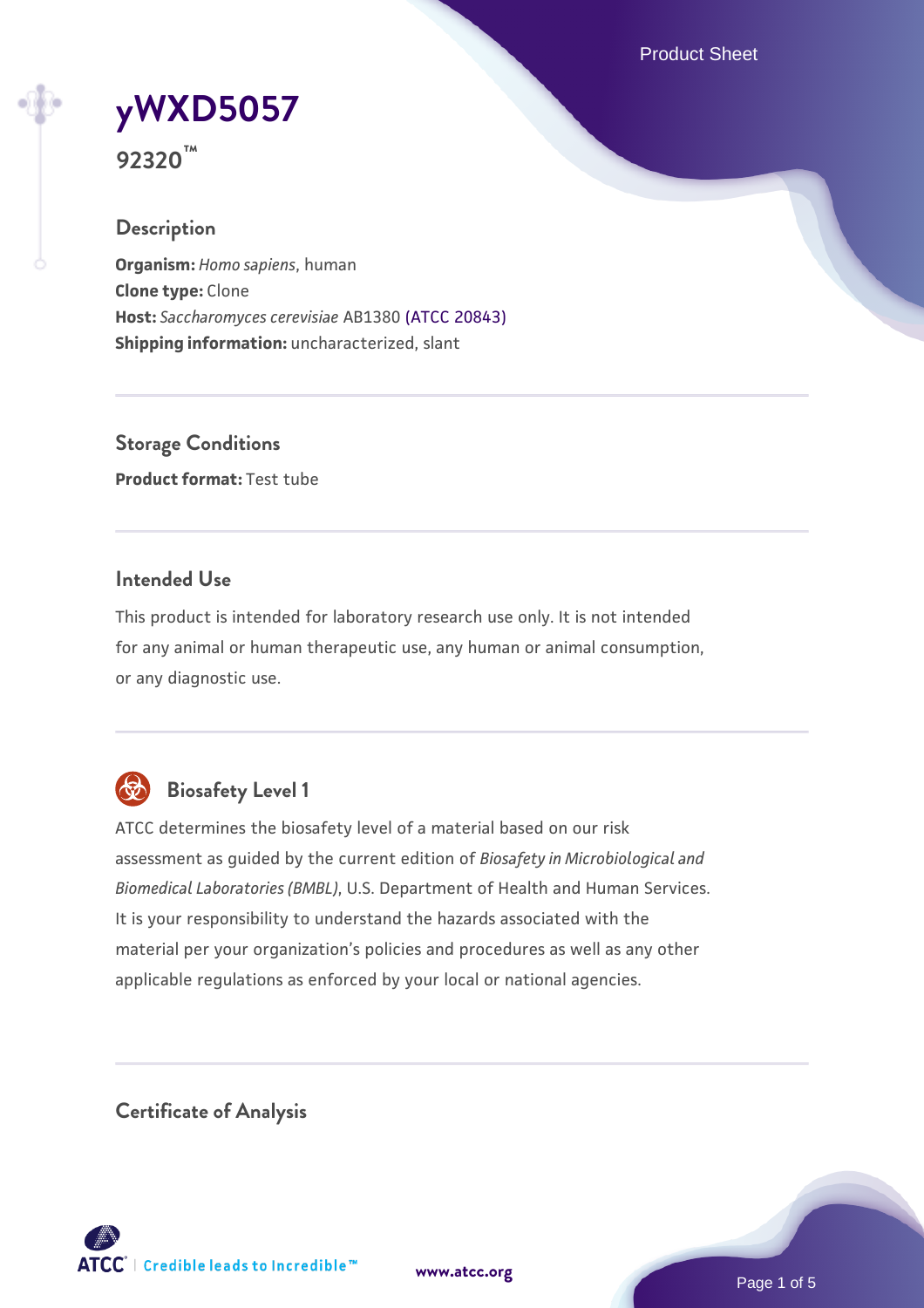#### **[yWXD5057](https://www.atcc.org/products/92320)** Product Sheet **92320**

For batch-specific test results, refer to the applicable certificate of analysis that can be found at www.atcc.org.

# **Insert Information**

**Type of DNA:** genomic **Genome:** Homo sapiens **Chromosome:** X X pter-q27.3 **Gene name:** DNA Segment, single copy **Gene product:** DNA Segment, single copy [DXS4019] **Gene symbol:** DXS4019 **Contains complete coding sequence:** Unknown **Insert end:** EcoRI

# **Vector Information**

**Construct size (kb):** 190.0 **Intact vector size:** 11.454 **Vector name:** pYAC4 **Type of vector:** YAC **Host range:** *Saccharomyces cerevisiae*; *Escherichia coli* **Vector information:** other: telomere, 3548-4235 other: telomere, 6012-6699 Cross references: DNA Seq. Acc.: U01086 **Cloning sites:** EcoRI **Markers:** SUP4; HIS3; ampR; URA3; TRP1 **Replicon:** pMB1, 7186-7186; ARS1, 9632-10376

# **Growth Conditions**

**Medium:** 



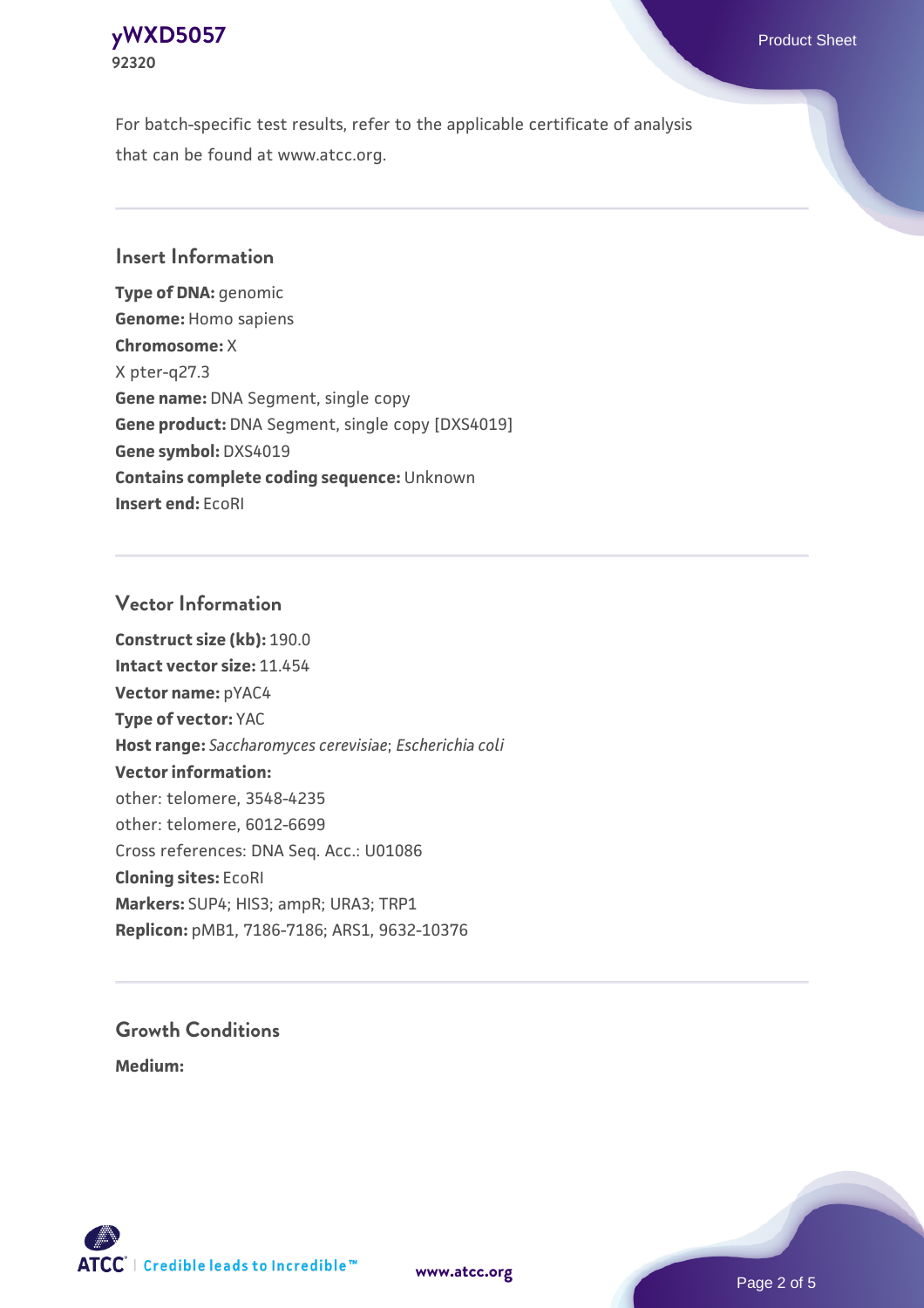**[yWXD5057](https://www.atcc.org/products/92320)** Product Sheet **92320**

[ATCC Medium 1245: YEPD](https://www.atcc.org/-/media/product-assets/documents/microbial-media-formulations/1/2/4/5/atcc-medium-1245.pdf?rev=705ca55d1b6f490a808a965d5c072196) **Temperature:** 30°C

#### **Notes**

More information may be available from ATCC (http://www.atcc.org or 703- 365-2620).

# **Material Citation**

If use of this material results in a scientific publication, please cite the material in the following manner: yWXD5057 (ATCC 92320)

# **References**

References and other information relating to this material are available at www.atcc.org.

#### **Warranty**

The product is provided 'AS IS' and the viability of ATCC® products is warranted for 30 days from the date of shipment, provided that the customer has stored and handled the product according to the information included on the product information sheet, website, and Certificate of Analysis. For living cultures, ATCC lists the media formulation and reagents that have been found to be effective for the product. While other unspecified media and reagents may also produce satisfactory results, a change in the ATCC and/or depositor-recommended protocols may affect the recovery, growth, and/or function of the product. If an alternative medium formulation or reagent is used, the ATCC warranty for viability is no longer



**[www.atcc.org](http://www.atcc.org)**

Page 3 of 5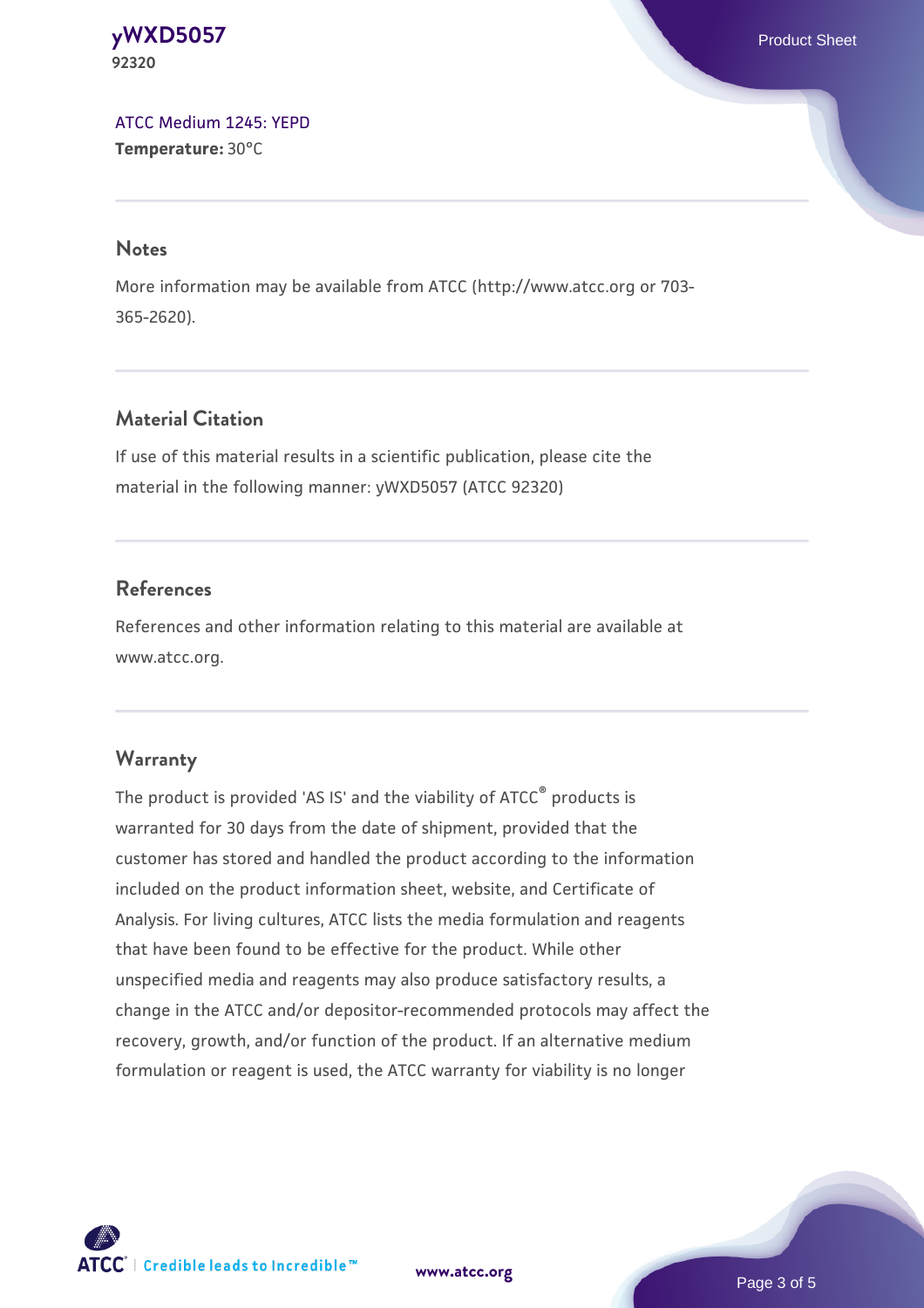**[yWXD5057](https://www.atcc.org/products/92320)** Product Sheet **92320**

valid. Except as expressly set forth herein, no other warranties of any kind are provided, express or implied, including, but not limited to, any implied warranties of merchantability, fitness for a particular purpose, manufacture according to cGMP standards, typicality, safety, accuracy, and/or noninfringement.

#### **Disclaimers**

This product is intended for laboratory research use only. It is not intended for any animal or human therapeutic use, any human or animal consumption, or any diagnostic use. Any proposed commercial use is prohibited without a license from ATCC.

While ATCC uses reasonable efforts to include accurate and up-to-date information on this product sheet, ATCC makes no warranties or representations as to its accuracy. Citations from scientific literature and patents are provided for informational purposes only. ATCC does not warrant that such information has been confirmed to be accurate or complete and the customer bears the sole responsibility of confirming the accuracy and completeness of any such information.

This product is sent on the condition that the customer is responsible for and assumes all risk and responsibility in connection with the receipt, handling, storage, disposal, and use of the ATCC product including without limitation taking all appropriate safety and handling precautions to minimize health or environmental risk. As a condition of receiving the material, the customer agrees that any activity undertaken with the ATCC product and any progeny or modifications will be conducted in compliance with all applicable laws, regulations, and guidelines. This product is provided 'AS IS' with no representations or warranties whatsoever except as expressly set forth herein and in no event shall ATCC, its parents, subsidiaries, directors, officers, agents, employees, assigns, successors, and affiliates be liable for indirect, special, incidental, or consequential damages of any kind in connection with or arising out of the customer's use of the product. While reasonable effort is made to ensure authenticity and reliability of materials on deposit, ATCC is not liable for damages arising from the misidentification or



**[www.atcc.org](http://www.atcc.org)**

Page 4 of 5